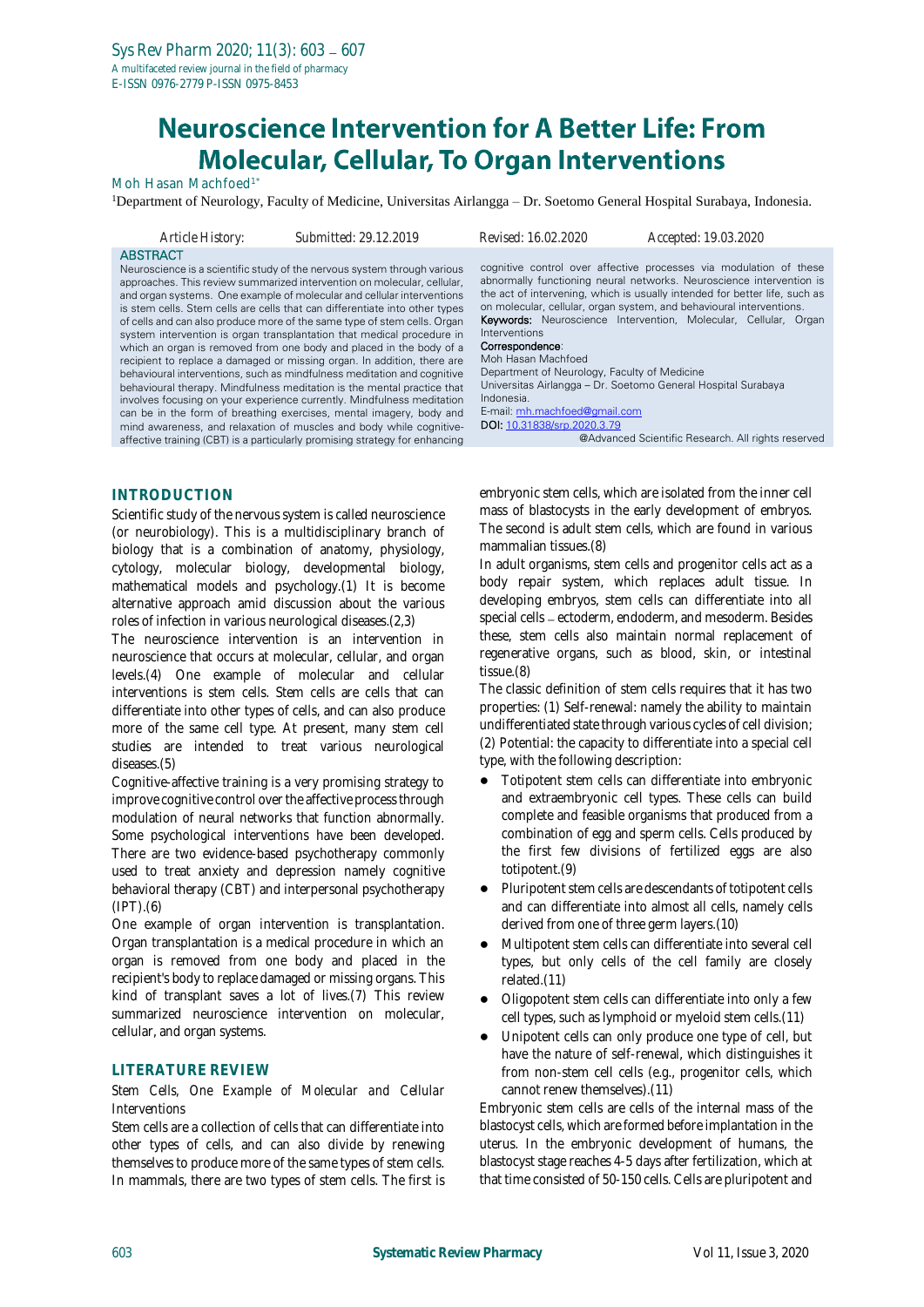appear during development for all derivatives of three seed layers: ectoderm, endoderm, and mesoderm. Addition, they can develop into more than 200 types of cells of an adult's body when given enough stimulation and are needed for certain cell types. They do not contribute to extraembryonic membranes or placenta.(12)

Primitive stem cells in the fetus are often called fetal stem cells. There are two types of fetal stem cells, namely 1) fetal stem cells that are appropriate and generally obtained after an abortion. These cells are not enduring but have a high and multipotent division; 2) extra-embryonic stem cells that are generally indistinguishable from adult stem cells. These cells are obtained after birth. They are not immortal but have a high level of cell division, and are pluripotent.(13)

Adult stem cells are also known as somatic stem cells. This cell is responsible for maintaining and replacing damaged body cells. These cells are found in children and adults.(14) There are three adult stem cell sources, namely bone marrow, which requires extraction by harvesting, drilling bones (usually the thigh bone or iliac); fat tissue taken by liposuction; and blood that requires extraction through apheresis, where blood is taken from a donor (similar to a blood donor), and passed through a machine that extracts stem cells and returns other parts of the blood to the donor.(15)

Stem cells can also be taken from cord blood after birth. Of all types of stem cells, autologous harvesting has the smallest risk. By definition, autologous cells are obtained from the body itself, just as a person can store his own blood for elective surgical procedures.(15,16)

Stem cell therapy is used in various conditions and diseases. Bone marrow transplantation is a form of stem cell therapy that has been used for several years without controversy. Stem cell therapy can relieve symptoms of the disease being treated. Decreasing these symptoms can reduce the medication taken.(17)

Stem cell therapy requires immune-suppressants because of radiation before transplantation to remove the previous cell. This is because the target of this cell therapy is the immune system. One approach to avoiding the second possibility is to use stem cells from the same patient being treated.(17)

#### *Behavioral Interventions in Health Neuroscience*

There are several chronic health problems, such as chronic pain, obesity, addiction, stress, and depression, which have received attention. This is related to the increasing frequency and affect serious health outcomes. Since they are often difficult to treat, and it is not always effective with pharmacological treatment, so this kind of behavior therapy is carried out in patients. There is experimental behavioral intervention studies that have shown health benefits. However, the mechanism is not well understood.(6)

Health neuroscience is a developing field that links nerve function and structure with physical and mental health. This study intends to find out how behavioral interventions can modulate nerve function.(6)

The key strategies for advancing the science that connects nerve processes with health are by manipulating brain activity through behavioral intervention. These interventions can manipulate brain systems that have an

impact on health, helping us to draw conclusions about how changes in the brain system relate to changes in health over time. These behavioral interventions are mindfulness meditation, cognitive behavioral therapy, intervention training, and diet.(6)

### *Mindfulness Meditation*

Mindfulness meditation is the mental practice that involves focusing on your experience (such as your own emotions, thoughts, and sensations) at this time. Mindfulness meditation can be in the form of breathing exercises, mental imagery, body and mind awareness (awareness of body and mind), and relaxation of muscles and body.(18)

Mindfulness meditation techniques are as follows:

- 1. Find a quiet and comfortable place.
- 2. Try to put aside all thoughts about the past and the future and keep focused on the present.
- 3. Feel your breath, focus on the air coming out when you breathe.
- 4. Pay attention to every thought that comes and goes, whether it is a concern, anxiety, fear, or hope.
- 5. When the time is almost over, sit for one or two minutes, knowing where you are. Get up gradually.(18)

Mindfulness meditation, which fosters awareness and acceptance of current experiences, has been proven in behavioral studies to reduce stress reactivity and hence can be used as an intervention to change nervous system dynamics.(19)Preliminary evidence shows that mindfulness meditation can improve functional connectivity in resting regions known to be important in executive control and top-down regulation.(20)

Mindfulness meditation studies in veterans with posttraumatic stress disorder (PTSD) have increased connectivity between the posterior cingulate cortex (PCC) and the dorsolateral prefrontal cortex (DLPFC), and this is associated with a decrease in PTSD symptoms. This shows that changes in connectivity have important implications in biological stress and PTSD.(21)

### *Cognitive Behavioral Therapy (CBT)*

CBT is a psycho-social intervention that aims to improve mental health.(22) CBT focuses on challenges and changes destructive cognitive distortions (such as thoughts, beliefs, attitudes, and behaviors). It can increase emotional regulation and the development of personal coping strategies that target current problem solving.(23,24)

At first, CBT was intended for the treatment of depression, but its use is extended to several mental disorders, including anxiety.(25,26) CBT is very beneficial for PTSD patients. CBT intervention for 12 weeks can cause restructuring of disturbed cognitive patterns and build coping skills. In particular, PTSD patients showed an increase in the subgenual activity of the anterior cingulate cortex (sgACC), a decrease in amygdala activity, and PTSD symptoms are reduced after CBT treatment.(27)

### *Organ Transplantation*

Organ transplantation is a medical procedure in which an organ is removed from one body and placed in the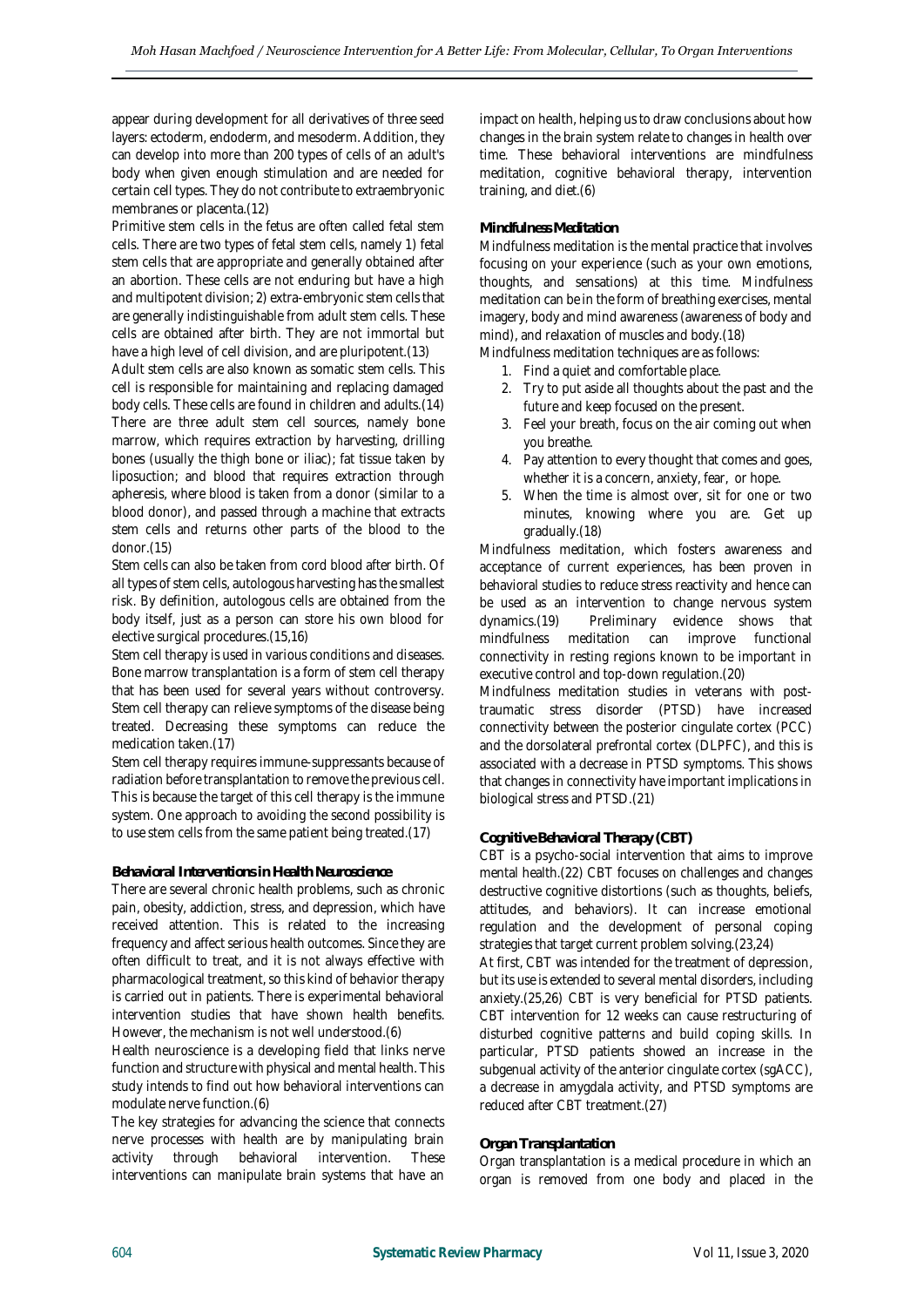recipient's body to replace damaged or missing organs. The organs and/or tissues that are transplanted in the body of the same person are called autografts. A recent transplant between two subjects from the same species is called allografts. Allografts can come from living sources or cadavers.(28)

The organs including the heart, kidneys, liver, lungs, pancreas, intestines, and thymus have been successfully transplanted. The tissues include bones, tendons (both called musculoskeletal grafts), cornea, skin, heart valves, nerves and blood vessels. Globally, the kidneys are commonly often transplanted organs, followed by the liver and then the heart. Corneal and musculoskeletal grafts are the most transplanted tissue; this exceeds the number of organ transplants more than ten times.(29)

Organ donors may live, brain death, or die through blood circulation. The tissue can be recovered from donors who die from circulatory deaths, and brain death - up to 24 hours after the heartbeat is stopped. Unlike organs, most tissues (except the cornea) can be stored for up to five years. Transplantation increases a number of bioethical problems, including the definition of death, when and how approval must be given to organs to be transplanted, and payments for organs for transplantation.(7)

Other ethical issues include transplant tourism (medical tourism) and the broader socio-economic context in which organ procurement or transplantation can occur. A special problem is organ trafficking. There is also an ethical problem for not giving false hope to patients.(30)

### *Transplant Type*

Autografts are transplanting tissue to the same person. Sometimes this is done with tissue that can regenerate or tissue that is more needed elsewhere (for example, including skin grafts, venous extraction, etc.). Sometimes an autograft is performed to remove the tissue and then treat it or the person before returning it (for example, including stem cell autograft and storing blood before surgery).(31)

Allografts are organ or tissue transplants between two people who are not genetically identical from the same species. Most transplants of human tissues and organs are allografts. The recipient's immune system will identify the organ as a foreign body and try to destroy it because of genetic differences between the organ giver and the recipient, thereby causing transplant rejection.(32)

The risk of transplant rejection can be estimated by measuring the level of reactive antibodies. A subset of allografts in which organs or tissues are transplanted from donors to genetically identical recipients (such as identical twins). Isografts are distinguished from other types of transplants because although they are anatomically identical to allografts, they do not trigger an immune response.(32) Xenograft and xenotransplantation are defined as organ or tissue transplantation from one species to another. An example is a pig heart valve transplant, which is quite common and successful. However, xenotransplantation is often a type of transplant that is very dangerous because of the increased risk of incompatibility, rejection, and diseases

## *Kidney Transplant*

Kidney transplants are kidney organ transplants to patients with end-stage kidney disease. Kidney transplants are usually classified as dead donors (previously known as cadavers) or live donor transplants depending on the source of donor organs.(29,33)

Indications for kidney transplantation are end-stage kidney disease, regardless of the main cause. This occurs when the glomerular filtration rate is below 15 ml/minute/1.73 m<sup>2</sup>. Usually, this is caused by malignant hypertension, infection, diabetes mellitus, and focal segmental glomerulosclerosis; genetic causes include polycystic kidney disease, a number of inherited metabolic disorders, and autoimmune conditions, such as lupus.(29)

Diabetes is the most common cause of kidney transplants, accounting for around 25% of them in the United States. The majority of kidney transplant recipients use dialysis (peritoneal dialysis or hemodialysis) during transplantation. However, individuals with chronic kidney disease who have a living donor can undergo a pre-emptive transplant before dialysis is needed.<sup>28</sup>

Contraindications include cardiac and pulmonary insufficiency, as well as liver disease and some cancers. Simultaneous use of tobacco and unhealthy obesity is also one indicator that places patients at a higher risk for surgical complications.(34)

The requirements for kidney transplants vary from program to program and country to country. Many programs limit age (e.g., someone must be under a certain age to be on a waiting list) and require donor to be healthy.(29)

Significant cardiovascular disease, terminal diseases that cannot be cured, and cancer are often transplantation exclusion criteria. In addition, candidates are usually screened to determine whether they will comply with their medicines, which is important for the survival of the transplant. People with mental illness and/or ongoing drug abuse problems may be excluded.(29)

HIV at one point is considered a complete contraindication for transplantation. There is a fear that immunosuppression of a person with a reduced immune system will lead to the development of disease. However, several studies seem to suggest that immunosuppressive drugs and antiretrovirals can work synergistically to help HIV viral load/CD4 counts and prevent active rejection.(34)

# **DISSCUSION AND CONCLUSION**

Neuroscience intervention is the act of intervening which is usually intended for better life. This intervention can be carried out on molecular, cellular and organ systems. Stem cell therapy can relieve symptoms of the disease being treated. Decreasing these symptoms can reduce the medication taken.In organ system, organ transplantation is a form of neuroscience intervention at the organ level. This kind of transplant has saved a person's life a lot.

Health neuroscience is a developing field that links nerve function and structure with physical and mental health. This study intends to find out how behavioral interventions can modulate nerve function. The behavioral interventions as a part of health neuroscience can manipulate brain systems that have an impact on health, helping us to draw

carried on the network.(29)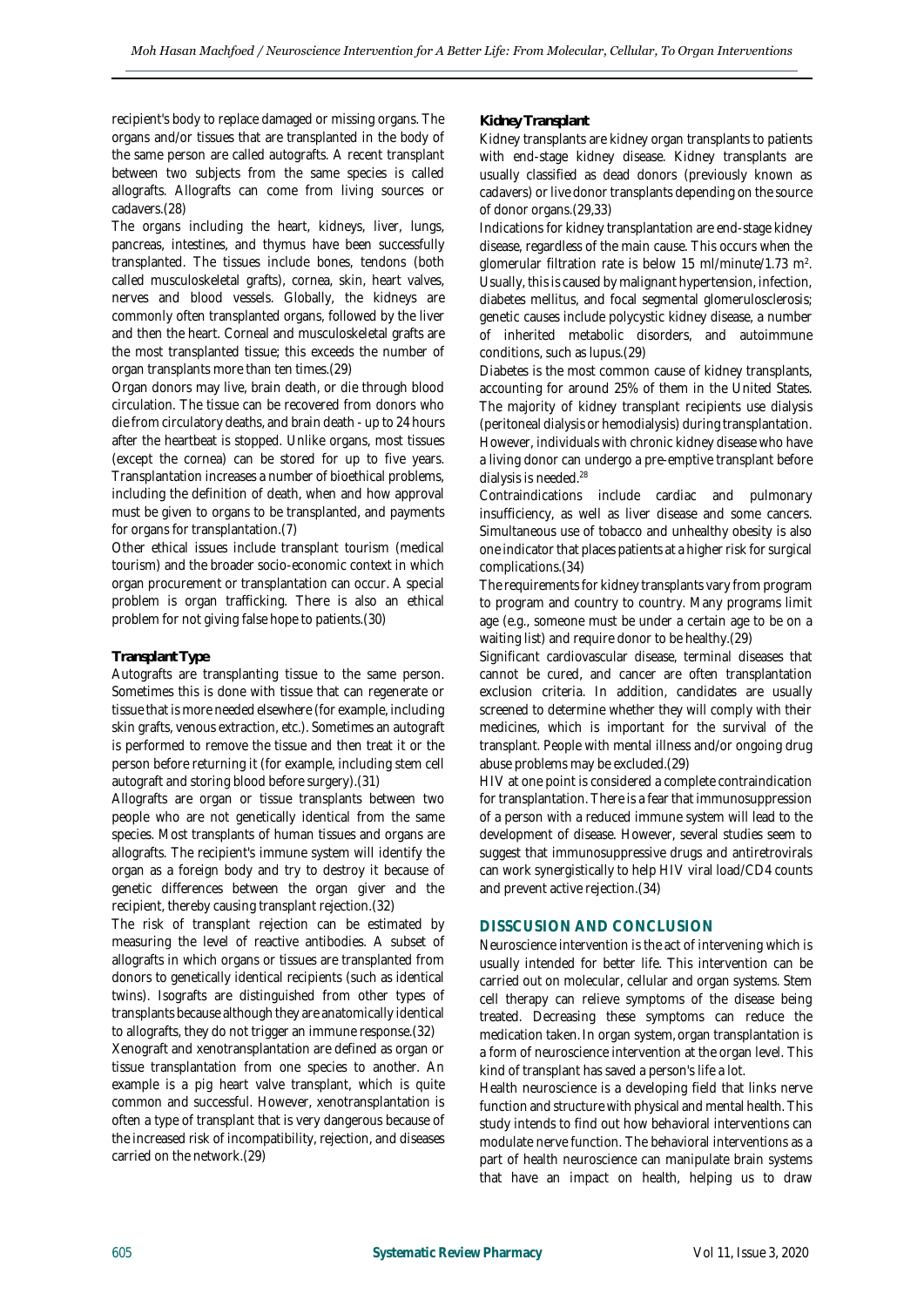conclusions about how changes in the brain system relate to changes in health over the time. These behavioral interventions include mindfulness meditation, cognitive behavioral therapy, intervention training, and diet.

## **REFERENCES**

- 1. Shulman R. Brain Imaging: What It Can (and Cannot) Tell Us About Consciousness. Oxford: Oxford University Press; 2013.
- 2. Uotani T, Miftahussurur M, Yamaoka Y. Effect of bacterial and host factors on Helicobacter pylori eradication therapy. Expert Opin Ther Targets. 2015;19(12):1637-50.
- 3. Miftahussurur M, Yamaoka Y. Helicobacter pylori virulence genes and host genetic polymorphisms as risk factors for peptic ulcer disease. Expert Rev Gastroenterol Hepatol. 2015;9(12):1535.
- 4. Fisher PA, Berkman ET. Designing Interventions Informed by Scientific Knowledge About Effects of Early Adversity: A Translational Neuroscience Agenda for Next Generation Addictions Research. Curr Addict reports [Internet]. 2015/09/28. 2015 Dec 1;2(4):347 53. Available from: https://pubmed.ncbi.nlm.nih.gov/26985399
- 5. Mahla RS. Stem Cells Applications in Regenerative Medicine and Disease Therapeutics. Int J Cell Biol [Internet]. 2016/07/19. 2016;2016:6940283. Available from: https://pubmed.ncbi.nlm.nih.gov/27516776
- 6. Dutcher JM, Creswell JD. Behavioral interventions in health neuroscience. Ann N Y Acad Sci. 2018;1428(1):51.
- 7. WHO. WHO Guiding Principles on Human Cell, Tissue and Organ Transplantation. 2010.
- 8. Tuch B. Stem cells--a clinical update. Aust Fam Physician. 2006;35:719-21.
- 9. Mitalipov S, Wolf D. Totipotency, Pluripotency and Nuclear Reprogramming. In: Martin U, editor. Engineering of Stem Cells [Internet]. Berlin, Heidelberg: Springer Berlin Heidelberg; 2009. p. 185 99. Available from: https://doi.org/10.1007/10\_2008\_45

- 10. Ulloa-Montoya F, Verfaillie CM, Hu W-S. Culture systems for pluripotent stem cells. J Biosci Bioeng [Internet]. 2005;100(1):12-27. Available from: http://www.sciencedirect.com/science/article/pii/S13 89172305704230
- 11. Schöler HR. The Potential of Stem Cells: An Inventory. In: Humanbiotechnology as Social Challenge An Interdisciplinary Introduction to Bioethics. 1st Editio. London: Routledge Taylor & Francis Group; 2007.
- 12. Thomson JA, Itskovitz-Eldor J, Shapiro SS, Waknitz MA, Swiergiel JJ, Marshall VS, et al. Embryonic Stem Cell Lines Derived from Human Blastocysts. Science (80- ) [Internet]. 1998 Nov 6;282(5391):1145 LP 1147. Available **from:** http://science.sciencemag.org/content/282/5391/114 5.abstract
- 13. Moore KL, Persaud TVN, Torchia M. Before We Are Born : Essentials of Embryology and Birth Defects.

Philadelphia: Saunders; 2013.

- 14. Jiang Y, Jahagirdar BN, Reinhardt RL, Schwartz RE, Keene CD, Ortiz-Gonzalez XR, et al. Pluripotency of mesenchymal stem cells derived from adult marrow. Nature [Internet]. 2002;418(6893):41-9. Available from: https://doi.org/10.1038/nature00870
- 15. Coughlin RP, Oldweiler A, Mickelson DT, Moorman 3rd CT. Adipose-Derived Stem Cell Transplant Technique for Degenerative Joint Disease. Arthrosc Tech [Internet]. 2017 Oct 2;6(5):e1761-6. Available from: https://pubmed.ncbi.nlm.nih.gov/29399463
- 16. Hariman H. The hematopoietic stem cell transplantation in Indonesia: An unsolved dilemma. Bone Marrow Transplant [Internet]. 2008;42(SUPPL.1):S85-8. Available from: https://www.scopus.com/inward/record.uri?eid=2  $s2.0-$

50549087554&doi=10.1038%2Fbmt.2008.125&partn erID=40&md5=c1a5d356ad7d7619a383bc4c0faaec3d

17. Hardjo M, Miyazaki M, Sakaguchi M, Masaka T, Ibrahim S, Kataoka K, et al. Suppression of carbon tetrachloride-induced liver fibrosis by transplantation of a clonal mesenchymal stem cell line derived from rat bone marrow. Cell Transplant [Internet]. 2009;18(1):89 99. Available from: https://www.scopus.com/inward/record.uri?eid=2 s2.0-

66849113865&doi=10.3727%2F096368909788237140 &partnerID=40&md5=aa95bad4362f16172c74d23ad c97b7bd

- 18. Arbi D, Ambarini T. Terapi Brief Mindfulness-Based Body Scan untuk Menurunkan Stres Atlet Bola Basket Wanita Profesional. Insa J Psikol dan Kesehat Ment. 2018;3(1):1-12.
- 19. Lindsay EK, Young S, Smyth JM, Brown KW, Creswell JD. Acceptance lowers stress reactivity: Dismantling mindfulness training in a randomized controlled trial. Psychoneuroendocrinology [Internet]. 2018;87:63 73. Available from: http://www.sciencedirect.com/science/article/pii/S03 06453017304109
- 20. Taren AA, Gianaros PJ, Greco CM, Lindsay EK, Fairgrieve A, Brown KW, et al. Mindfulness Meditation Training and Executive Control Network Resting State Functional Connectivity: A Randomized Controlled Trial. Psychosom Med [Internet]. 2017;79(6):674-83. Available from: https://pubmed.ncbi.nlm.nih.gov/28323668
- 21. King AP, Block SR, Sripada RK, Rauch S, Giardino N, Favorite T, et al. Altered Default Mode Network (DMN) Resting State Functional Connectivity Following A Mindfulness-Based Exposure Therapy For Posttraumatic Stress Disorder (Ptsd) In Combat Veterans Of Afghanistan And Iraq. Depress Anxiety [Internet]. 2016 Apr 1;33(4):289-99. Available from: https://doi.org/10.1002/da.22481
- 22. Field TA, Beeson ET, Jones LK. The New ABCs: A Practitioner's Guide to Neuroscience-Informed Cognitive-Behavior Therapy. J Ment Heal Couns [Internet]. 2015 Jul 1;37(3):206-20. Available from: